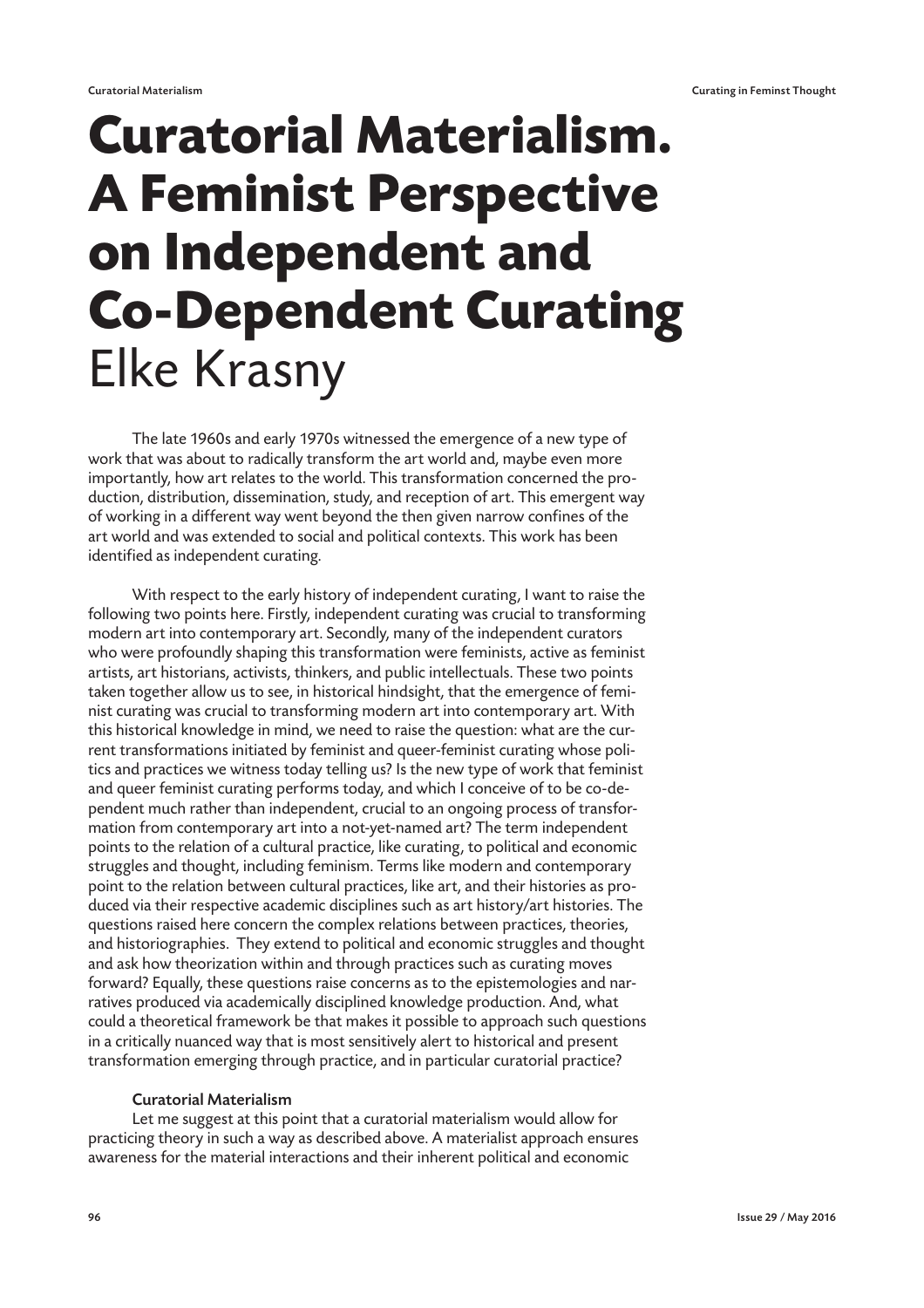struggles. A curatorial approach takes into account relatedness to the world as a way of producing, including the production of new epistemologies and emergent histories. My suggestion of a curatorial materialism is owed to the concept of museum materialism introduced by Angela Dimitrakaki and Lara Perry.<sup>1</sup> In 2013, Dimitrakaki and Perry called for the critical practice of a "museum materialism: a politically mindful, theoretically alert investigation of feminist confrontations with the complex actuality and conditions of art-world institutions."2 Following their call for a museum materialism, I suggest here a curatorial materialism as a critical investigation into the conditions and means of curatorial production, including self-organised and self-initiated productions, along with the access to infrastructures and institutions, the relations between curators, artists, technicians, builders, educators, intellectual producers, government officials, sponsors, donors, and supporters, and the engagement with the public. I see thinking from a position of relatedness as central to curatorial materialism. As I pointed out earlier, early feminist curatorial practices transformed the way in which art relates to the world. It is precisely this practice of relatedness, and the way the practice of curating transforms the ways in which these relations are shaped and allowed to happen, to which curatorial materialism has to be theoretically astute.

### Feminist Independent Curating

I will now briefly discuss three different models of feminist independent curating from the late 1960s and early 1970s. I discerned these feminist examples of models that can be understood to have transformed the conditions of production and distribution of art in the work of Lucy Lippard, Ida Biard, and VALIE EXPORT. Between 1969 and 1974, American art critic Lucy Lippard realized a series of Number Shows, titled after the number of people living in the cities where the shows took place.<sup>3</sup> In 1972, Zagrebian art historian Ida Biard initiated L*a Galerie des* Locataires in her Paris apartment with its window doubling as exhibition venue.<sup>4</sup> In 1975, Austrian artist VALIE EXPORT realised the exhibition MAGNA. Feminism: Art and Creativity. A Survey of the Female Sensibility, Imagination, Projection and Problems Suggested through a Tableau of Images, Objects, Photographs, Lectures, Discussions, Films, Videos and Actions. The project ran counter to disciplinary categorizations and connected visual art, film, poetry, music, and also a theory through a symposium and lectures.5 These curatorial models re-defined the use of infrastructures and institutions just as much as they created new public approaches to art-making on both a conceptual and a political level. Art historical scholarship, and in particular feminist art historical scholarship, has recently begun the historical project of mapping out and analysing the changes owed to feminist curating.6 Much of this analysis has foregrounded the following aspect of the curatorial work—the exhibitions through which the changes regarding the conceptual, im/material, and political dimensions of art were shown. What needs more future analysis is how feminist curating changed the way art relates to the world and how the transformation of the conditions of production and distribution and a feminist politics of defining this transformation is paramount to transforming these relations. In what follows, I will outline the contours of a curatorial materialist analysis of Lippard's, Biard's, and EXPORT's practices with a specific focus on production and distribution and its politics of access to resources, infrastructures, and institutions.

The curatorial model of Lucy Lippard's Numbers Shows 1969–74 relied on the creation of networked relations between small-scale institutions, different venues in cities, and the contributing artists. Lippard's strategy effectively redefined the relation between the work of curating and the work of art-making. The Number Shows' catalogues of 4 x 6 index cards attest to this, often citing instructions by the artists as to how the curator was to execute the art work on site. This strategy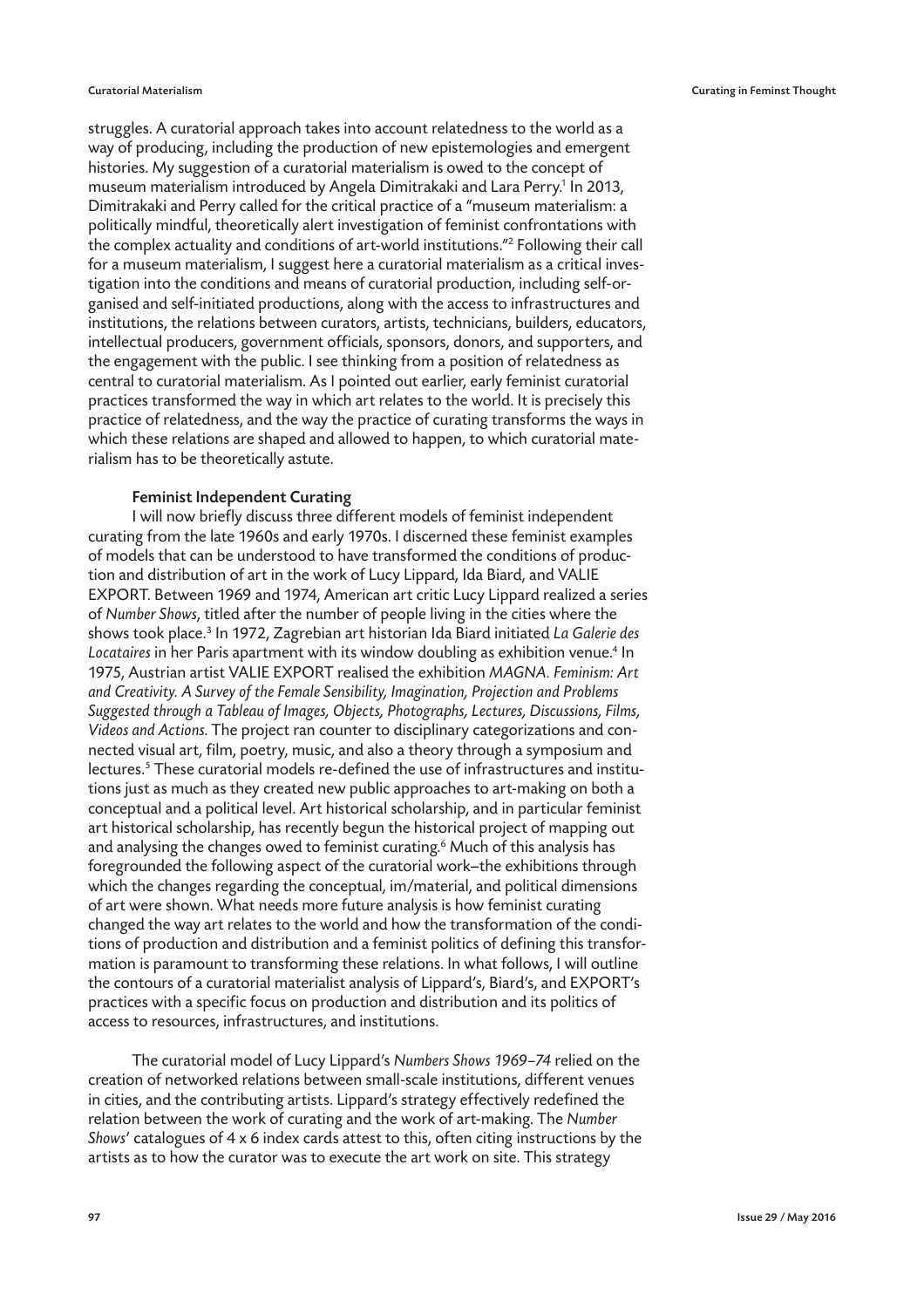effectively transformed the conditions of production with regard to the division of labour between the work of the artist and the work of the curator. Here, the curator appears as the one who produces and makes the artwork in order for it to become public via the exhibition format. The status of the artwork was also effectively challenged. Very often the work was ephemeral and only existed on site for the duration of the exhibition. "The number shows were low-budget and for the most part physically easy to transport, in part out of necessity, given the dictates of the smaller, sometimes marginal and generally under-funded institutions where they took place. […] The majority of artworks she solicited were, if not easily transportable, easily produced on-site at the instruction of the artists and often in their absence. The works were frequently ephemeral and intended to be dismantled after the exhibition."<sup>7</sup>Even though one could suggest that this strategy of working is solely due to the small budgets available at the institutions with whom Lippared collaborated, I argue here that working in such a way is a conceptual strategy that transformed the relations between curator and artist and rendered them transparent as division of labour relations. Lippard worked with small-scale or marginal institutions and showed the artworks in a number of venues spread over the cities in which the exhibition took place. The Numbers Shows reveal a profound understanding of how material and immaterial elements are assembled through logics of production and the division of labour. The title does not refer to the number of artists involved or to the budget figures. Rather, the title refers to the number of inabitants in each of the cities where the respective exhibition venues were located: 557,087 (Seattle), 955,000 (Vancouver), 2,972,453 (Buenos Aires), and c.7,500 (Valencia). This demonstrates that sites, and this includes institutions, were not only conceived of as physical spaces, but as spaces constituted by social relations. By referring to a city via its number of inhabitants, its potential public, a city is read in its social production of space. It is the people who are, who make Seattle, Vancouver, Buenos Aires, or Valencia. The choice of title clearly points out that Lucy Lippard's feminist curatorial strategy understands the relations enabling access to institutional rescources and their infrastructures, that is, as relations to people who produce these institutions.

Ida Biard's La Galerie des Locataires presents a curatorial model based upon resource autonomy and the self-definition of the conditions and distributions of production. Biard redefined the relation between curator and exhibition space and, by extension, the division of labour between curator and artist. By declaring her own apartment, the space that made it possible for her to live and work in Paris, as the space that made it possible to support the communicating of the works of others, Biard shared her spatial and infrastructural resources. The gallery's motto read as follows: "The artist is anyone whom others give the opportunity to be an artist."8 Biard's curatorial approach made conceptual use of the infrastructure of the postal service. The address of her private apartment in Paris was declared the destination for mail from artists practicing in different parts of the world. What arrived by mail was then carried out by the curator. "Artists from all over the world were invited to send their works by mail, to be exhibited in the window of Biard's apartment, or realized, according to artists' instructions, in public spaces of different cities, and in the framework of various exhibitions and projects."9 In 1976, Ida Biard used her space and the credentials of her past practice to demonstratively go on strike. She chose to discontinue her curatorial services in order to express her dissatisfaction with the "current system of the art market."10 Her own apartment and its postal address had provided the means for the production and distribution of art. The very same resource that she had made available within the art-context through her curatorial practice then became a resource for going on strike by taking this resource out of the production and distribution of art.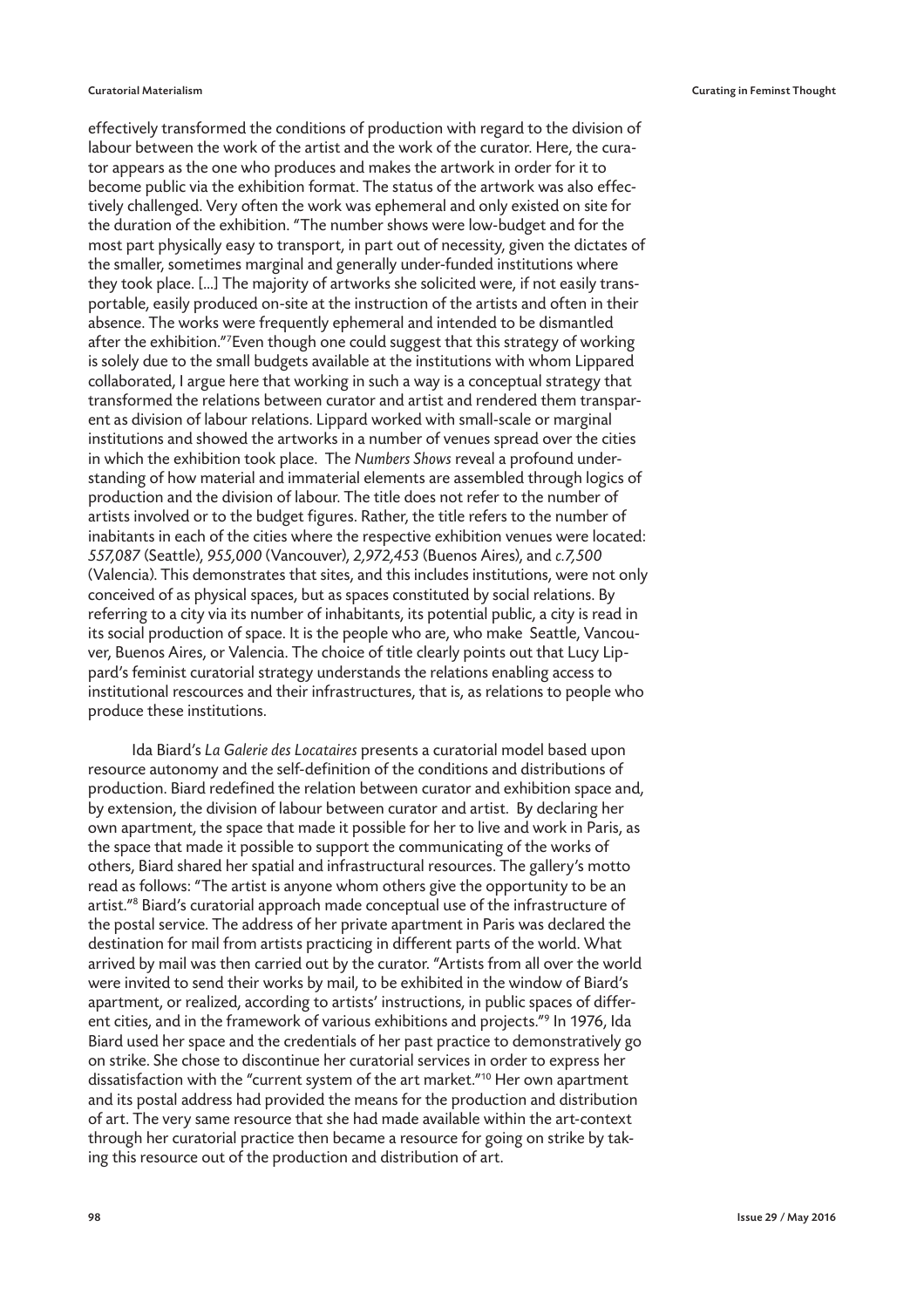VALIE EXPORT's exhibition MAGNA is a curatorial model based upon inserting feminist practice into the hegemonic art world by using its existing institutions and infrastructures, but on one's own feminist terms. The MAGNA exhibition project introduced the feminist artist as curator and as contemporary art historian, effectively redefining the relations between curating, art-making and art history writing. In 1972, EXPORT had written a manifesto for women's art with the title The Future of Women is the Future of Art History. Her curatorial project attests to her manifesto's goal of defining the future (of) art history through art produced by women. The curatorial strategy employed for MAGNA relied on finding an institution ready to host an independently conceived of and curated international feminist group show. EXPORT set out to find a well-established and prominent hosting instituiton. She describes her work, including her correspondence and her travels to secure funding and an exhibition space, as follows: "I had already developed the concept for the exhibition in 1972. An international exhibition was planned. And I was travelling around in 1972. Looking for other places for the exhibition, such as the Lenbachhaus in Munich or somewhere in London. I travelled around quite a bit, and there was also a lot of correspondence about it. The standard answer was, 'Very interesting, but who would be interested in it?'"11 MAGNA was eventually shown at Galerie nächst St. Stephan, Vienna, in the rooms that since 1923 had been the Neue Galerie run by Jewish gallerist Kallir-Nirenstein and which, beginning in 1954, came under the directorship of Monseigneur Otto Mauer, who dedicated the space to avant-garde art. Using the gallery institution and its infrastructures, EXPORT's curatorial strategy firmly inscribed feminist art practices in the avant-garde tradition and introduced them as the avant-garde of contemporary art-making.

The examples given here can only serve as an introduction to a comprehensive curatorial materialist study of early feminist independent curating. Much of the recent feminist art historical research and theoretical analysis on early feminist independent curatorship has paid very close attention to inscribing this work into the the emerging body of scholarly work on the histories of curating. This scholarly work allows us to understand how the work of feminist independent curators like VALIE EXPORT, Lucie Lippard, and Ida Biard was central to ushering in the shift from modern art to contemporary art, in particular regarding the transformations of the conceptual, im/material, and political dimensions of the artwork. Yet, much less attention has been paid to how the feminist notion of independence may have impacted the shaping of the type of work that led to the establishment of independent curating at the time. The idea of independence, in particular the quest for economic and political independence, is part of feminism's legacy.<sup>12</sup> How this legacy informed the notion of independent curating warrants further analysis. Therefore, what I have elaborated here is to be understood as a research outline for a comprehensive curatorial materialist study of independent curating, with a particular, yet not exclusive, focus on feminist curatorial projects, and a focus on the question of how feminist economic and political thought on independence informed the concept of independent curating that ushered in the transition from modern art to contemporary art.

## Feminist and Queer Feminist Co-Dependent Curating

I now wish to complicate the notion of independence, and I will do so by presenting some of my current research on feminist and queer feminist curatorial collectives. The examples chosen include the collective practices of Red Min(e)d and Queering Yerevan. Seen through a feminist curatorial materialist perspective, the practical and theoretical work of Red Min(e)d and Queering Yerevan attests to their profound awareness of the human and non-human co-dependencies in the work of curating.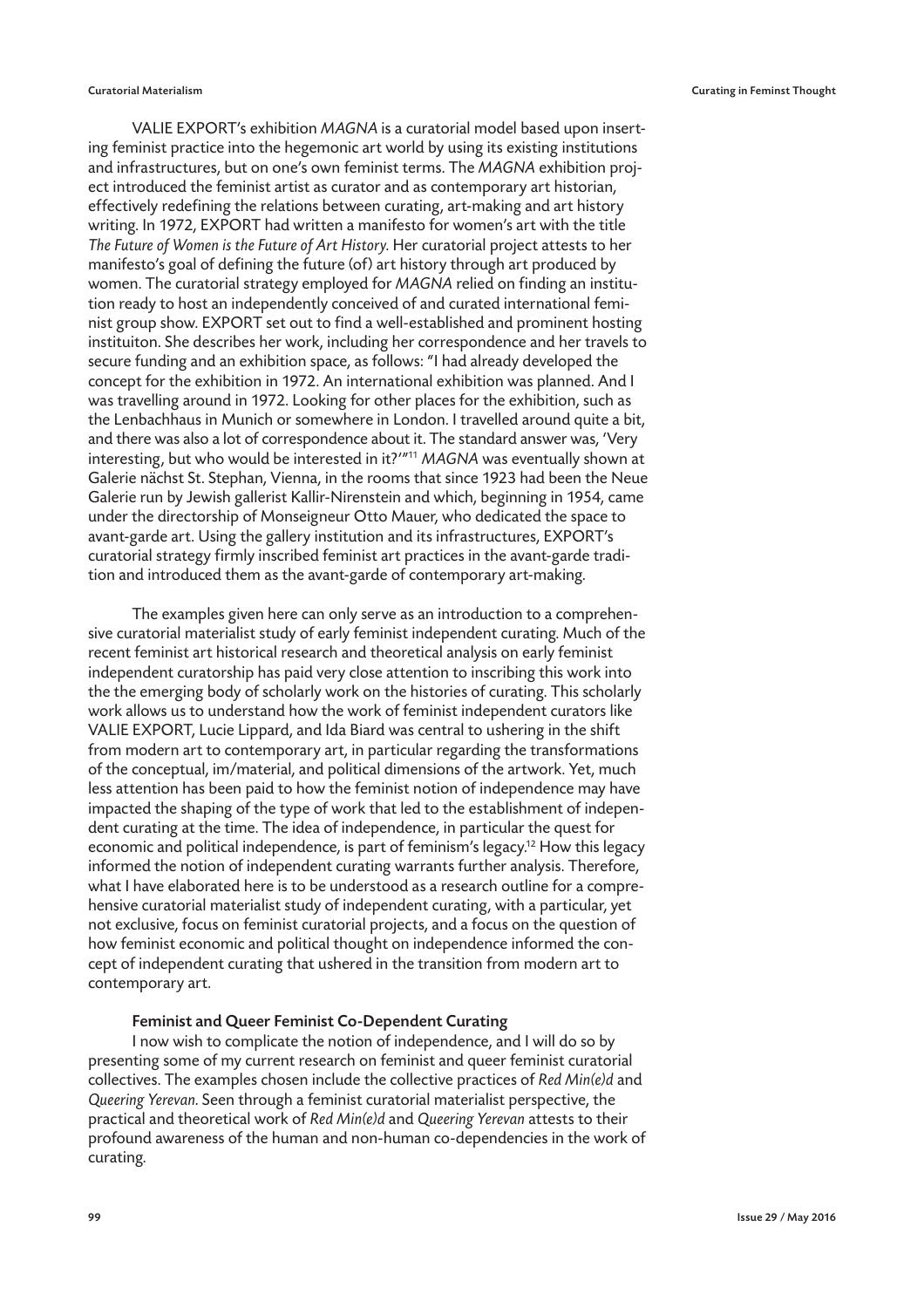

Red Min(e)d is self-identified as a "feminist curatorial collective"<sup>13</sup> active with(in) and beyond the post-Yugoslav space. Starting from shared experiences of transitionality from the Socialist Federalist Republic of Yugoslavia to post-socialist globalisation, and based upon shared beliefs in curating feminist knowledge, friendship, and solidarity, the group started Red Min(e)d as well as their ongoing Living Archive project, which began in 2011. The four members, Jelena Petrović, Katja Kobolt, Danijela Dugandžić Živanović, and Dunja Kukovec, come from different backgrounds that include feminist theory, contemporary art, cultural production, and activism. They live in different places: Ljubljana, Sarajevo, Belgrade, and Munich.

"In the beginning of the Living Archive […] we agreed that whatever happens we will focus on LOVE, on the politics of love. Putting FRIENDSHIP and LOVE first and before all misunderstandings, disagreements, and problems was the best thing we could do for us, for the Living Archive and for all the people involved in the process."14 They practised the Living Archive together with a number of activists, artists, authors, curators, and scholars in art venues in cities like Zagreb, Sarajevo, Vienna, or Stockholm. They not only situated pasts, presents, and futures via feminist durationality, but also produced and shared solidary knowledge on women's art and feminist art in the post-socialist post-Yugoslav situation. They established relationships of trust and friendship with the people involved. The Living Archive is an exhibition laboratory and a public living archive with an Audio/Video booth that documents and presents live artist's talks, discussions, and interviews, the Perpetuum Mobile with a growing collection of video and other media art, and the Reading Room where one can fill out the feminism and art questionnaire.<sup>15</sup> Red Min(e)d not only make their working relations transparent, they equally make public aware of their embodied, lived and felt precarious working conditions. "What we have known since the first edition of the Living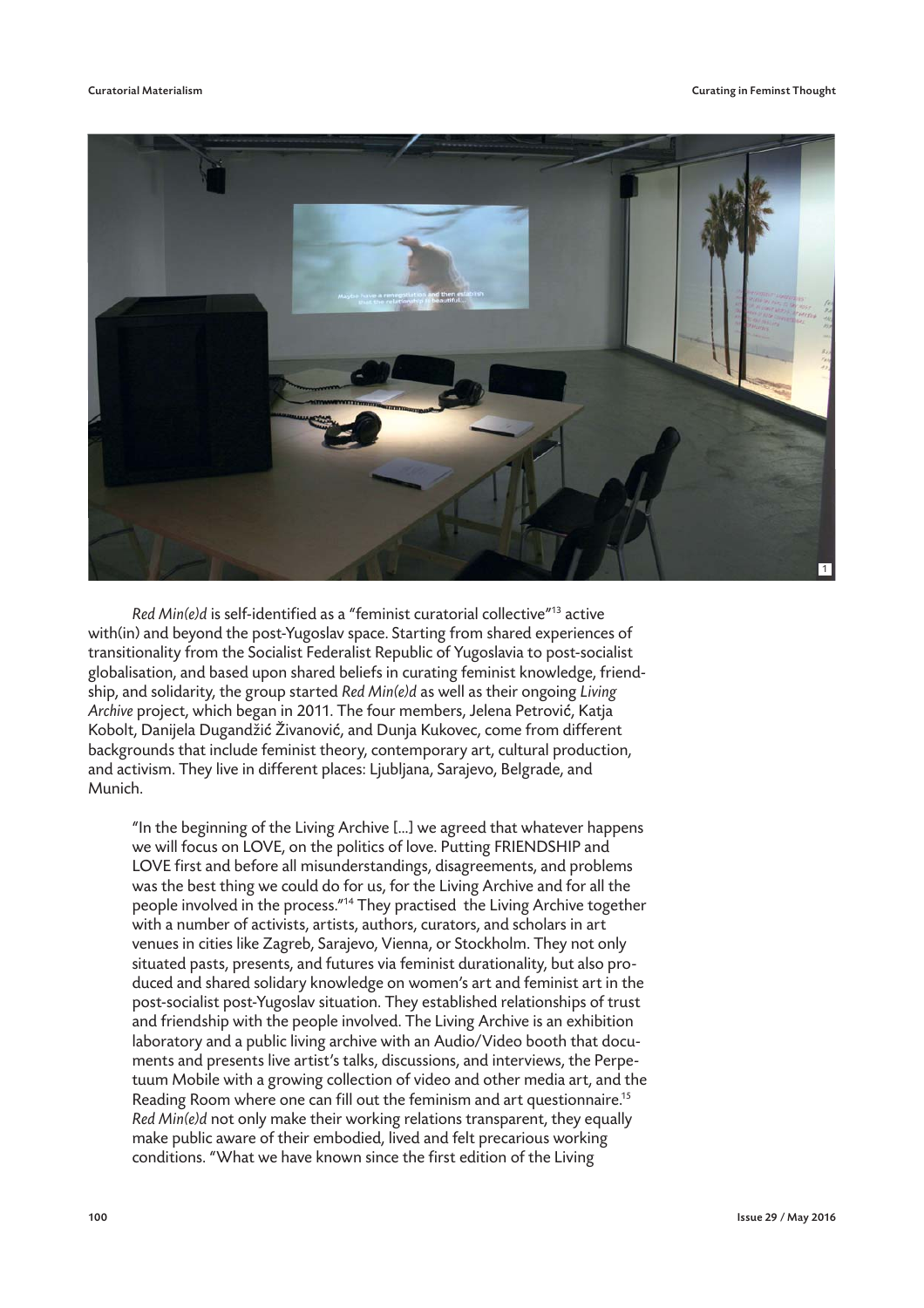Archive is that most artists, curators, and authors, just like each one of us, have no salaries, no health insurance, have no savings, have no studios, no security, and no plans for future. They produce hungry, tired, love sick, homesick, lonely, with friends, using the equipment and skills of their friends and giving their lives, time, and energy to produce art knowing that most of the people around them believe that art is just a commodity."<sup>16</sup>

In 2013, Red Min(e)d were nominated as curators of the prestigious October Salon. Initiated in 1960 by the City of Belgrade, the Salon is the oldest and most prestigious institution of contemporary visual art in Belgrade. Red Min(e)d inserted the Living Archive into the October Salon. "In June 2013, when we got appointed as the curators of the 54th October Salon […] we searched for a public museum or a gallery in Belgrade that would be big enough to host over 40 artistic positions, have at its disposal an operating license to be able to welcome the public, be open and available in autumn and have heating and electricity in the whole building."17 They found none. They decided that the 54th October Salon would take place in the former KLUZ department store and factory, originally built as a military salon, currently owned by Zepter. They knowingly risked of being accused of co-optation or capture. The exhibition No One Belongs Here More than You tested, and resisted, used, and subverted, the precarious space of a so-called private-public partnership afforded within the conditions of "neoliberal predatory capitalism and aggressive Orthodox Christianity."18 Red Min(ed) exposed their dependence on available spaces and resources. They chose to radically expose this co-dependence as part of their feminist curatorial practice under the precarious present conditions.

Red Min(e)d state that their work is not about changing the "(art) world". What they aim to do is "to build an emotional space for processing what we feel matters most. […] We have been working on the basis of solidarity and consensus. We are four and we are constantly shifting power between us […] we have been builidng a truly safe space of belonging."<sup>19</sup> During the October Salon exhibition, to make manifest the labor of art together with the labor of curating, "… the 54th October Salon showed the labor, the work behind each artwork, the tears, the feminist agendas, the sociality, and the affect as well as the living in the Living Archive."<sup>20</sup>

Queering Yerevan is self-described as "a collaborative project of queer and straight artists, writers, cultural critics, and activists to be realized within the framework of the QY collective. It takes as its point of departure concrete mnemonic experiences of concrete queer artists in a specific time and space: Yerevan, 2000s."<sup>21</sup> Starting from shared experiences of transitionality from the Union of Soviet Socialist Republics (USSR) to the Republic of Armenia, marked by post-Soviet globalisation, exchanges with the Armenian diaspora, conditions of prevailing homophobia and patriarchy, and the powerful influence of the Armenian Orthodox church, the collective of Queering Yerevan, originally active under the name WOW, Women Oriented Women, began to work in 2007. In the absence of infrastructure readily available for the production, distribution, and reception of contemporary art in Yerevan, the three core members— Arpi Adamyan, Shushan Avagyan, and lusine talalyan—organize and provide infrastructures for artistic production and public exchanges. They put together events, exhibitions, happenings, film screenings, workshops, run a blog, and publish books. They apply for or crowdsource funding. Taking all these material and immaterial, emotional and cognitive labours together, they curate. Coming To You To Not Be With You was their first exhibition. In 2008, they opened the garden of Zarbuyan 34 as the physical site for the exhibition and as a gathering space for connectivities and exchanges with other artists, activ-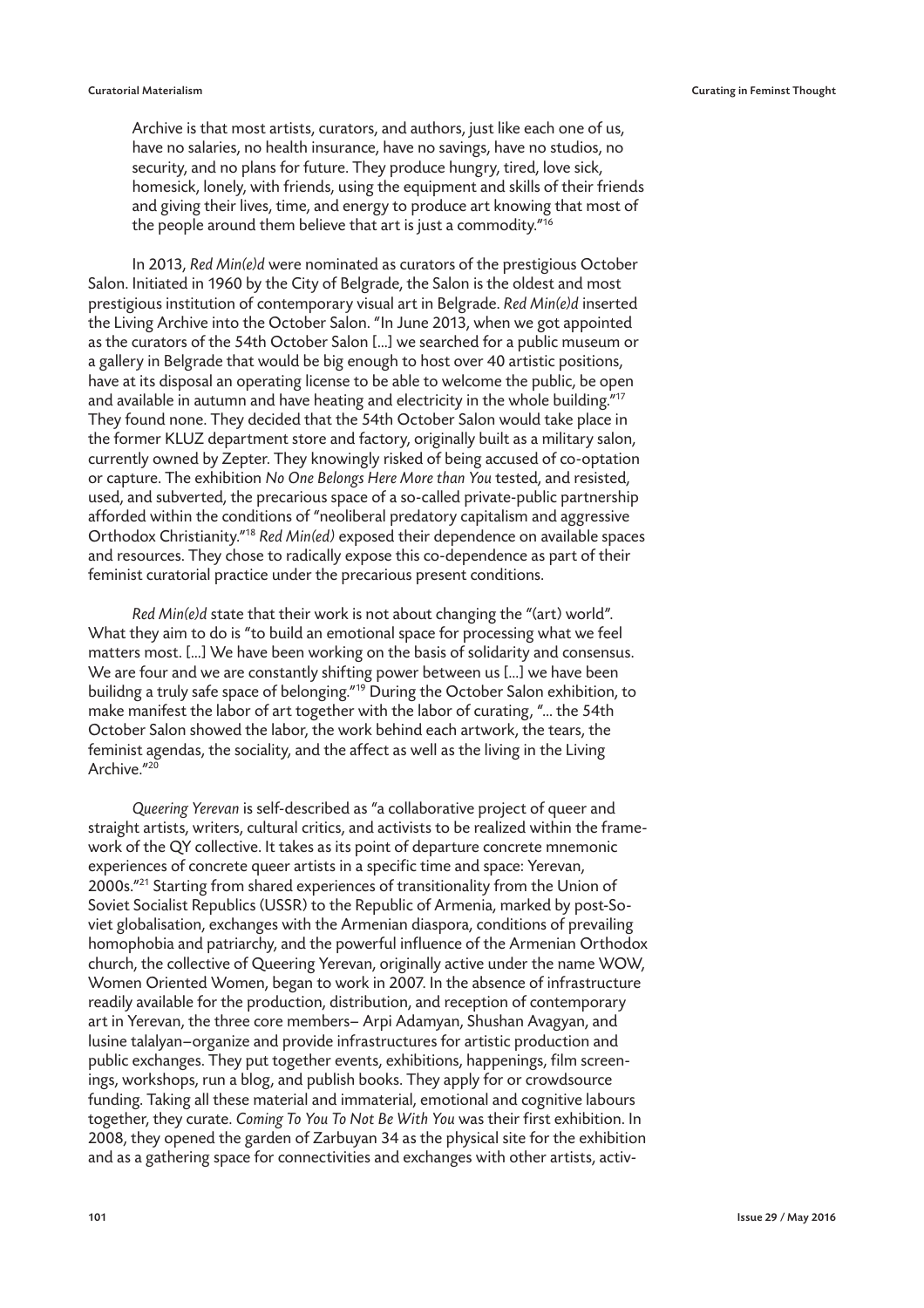#### Curatorial Materialism Curating in Feminst Thought

ists, curators, theorists, and with the audience. "Since our group consists of people working in different genres and with different mediums, one of the main objectives of the group is to be affected by each other's issues and be influenced by each other's aesthetics and methods, ideas and practices: to see how our work can change in the process."22



In their first published book, Queered: What's To Be Done With Xcentric Art, they combine experimental, poetic, and theory-based writing with the e-mail correspondence that both instituted and constituted the formation of the loose, local, and diasporic network of queer and feminist Armenian artists and intellectual producers active around the QY collective. The book exposes the potentialities, contradictions, and conflicts inherent in the affective labour of curating-as-caring. Filled with debates, conflicts, and emotions, it also makes public the work of funding applications.23 Angela Harutyunyan, art historian and curator, who is part of the Armenian diaspora, describes QY's first exhibition: "What I had in mind was to recuperate this collective experience of labor, precisely the experience of producing art as a laborious collective process, which resulted in an intersubjective exchange between the participants in terms of constructing relationships, strengthening and rearticulating friendships."24 She emphasizes having experienced "dissensus" rather than "consensus" and describes the exhibition as "attempts of subjectivization and its very failure."25

The book not only mixes different formats of writing, but also the languages and alphabets of Armenian and English. Therefore, the book itself can be understood as a living archive—to borrow the term from the practice of Red Min(e)d and, paradoxically, even though a book is conventionally considered a finished and finalized product, as an open-ended space for affective labour, queer feminist durationality, and the sharing of knowledge in transnational solidarity with each other and with future readers. The book crosses between the private and the public, between the here and now, the there and then, between Yerevan and the Arme-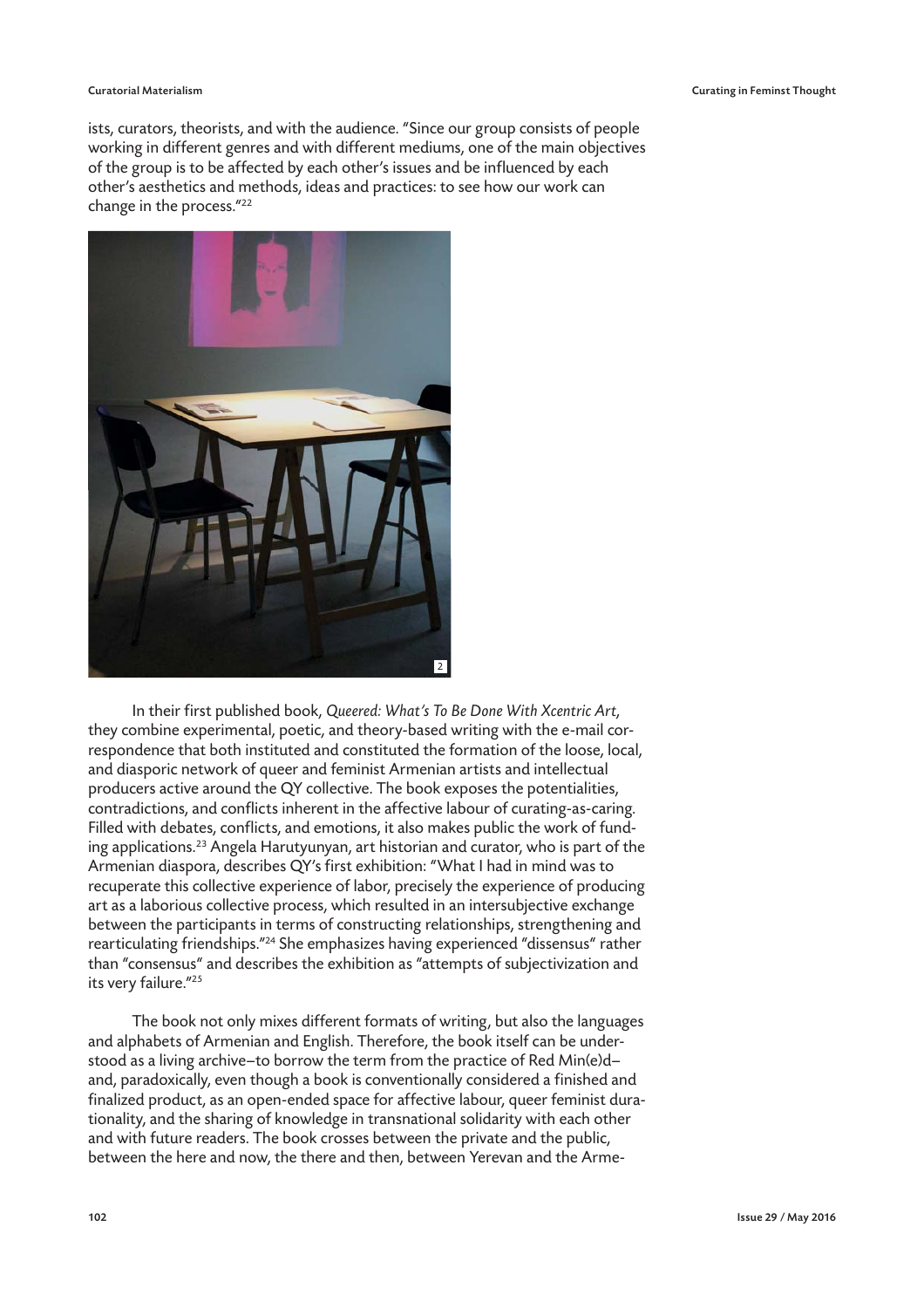nian diaspora. The book also includes "a two-year conversation" that took place on a list server via e-mail. Curating-as-caring also means taking care of fleeting fragments of solidary knowledge production, of making the commitment to transition from a list server to print, and to endure the conflicts arising within this affective labour. "The goal is to archive a two-year conversation that has been most productive to us, in various ways—if not collectively, then alternatively, individually and otherwise. This 'unspace' has been the most real space and it's created possibilities. We need a record of that, not in the form of a pdf, or a blog, not in the form of censored and cut up pieces, but boldly, in boldface, on paper, thick and heavy, as our conversations have been."26 The e-mails fill the printed pages with affective relations, conflicts, desires, identifications, and disillusionment. "That is I don't want anything I wrote to the listserv to be published. […] Decisions should be made collectively and the needs and concerns of all should be taken into account." [… "I agree, the book is open-ended, like you said, at least for me it is."<sup>27</sup> Queering Yerevan build their own support structures and platforms of sharing their work, be it in a garden as a temporary exhibition venue, or via a listserv or in a book. Equally, they make public their co-dependency within their own community as well as from funding bodies or other supporters. They show that their work emerges through co-dependencies.

# Too Early to Conclude

The feminist and queer feminist collectives I have described here make temporary use of existing art infrastructures and/or establish self-initiated, self-sustained, changing, or mobile infrastructures such as a garden, a blog, a book publication, or an archive on wheels. By way of making public their dependence on spatial, infrastructural, economic, and affective resources, they point out that the term "independent" actually conceals that curatorial work is constituted by relations and always dependent upon the exchange and collaboration with other human and non-human actors. Such curatorial work relies on the contributing work of artists, archivists, historians, intellectuals, researchers, technicians, theorists, and, in some cases, on many other museum workers, funders, or government officials. It equally depends on economic, material, infrastructural, institutional, and technological resources. The feminist and queer feminist collectives whose work I presented here establish such material and immaterial infrastructures as part of their work, which enables them to also continue their work and their exchanges with many others. These opened-up physical or digital spaces are understood as emotional spaces, discursive spaces, and spaces of emerging knowledges. Theirs are responses to hegemonic conditions of the globalised art world context, not altering them, but creating within them material and emotional spaces of feminist and queer feminist solidarity. Curatorial materialism allows us to understand that these collective practices are, in fact, new forms of co-dependent curating. Feminist independent curating was part of paving the way from modern art to contemporary art. It is too early to conclude what name will be given to the kind of art that is currently in the making through feminist and queer feminist co-dependent curating.

## Acknowledgements

I am grateful to members of Red Min(e)d and Qeering Yerevan for answering my questions about their practice in personal conversations, via Skype, or over the phone, and also via extensive e–mail communication. I am also grateful for their generously granting me the right to publish photographs showing their work.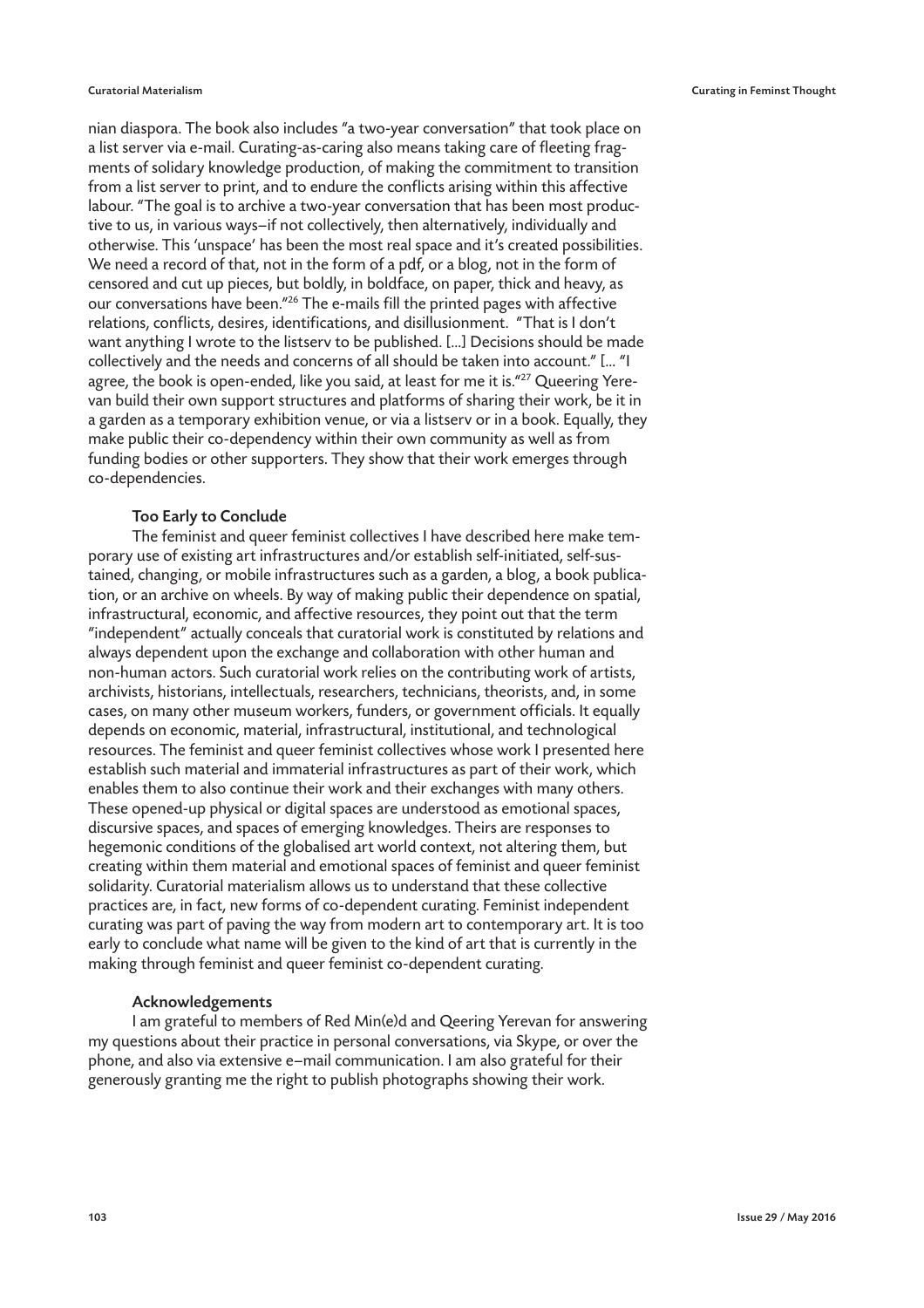### **Notes**

1 Angela Dimitrakaki and Lara Perry, eds. Politics in a Glass Case. Feminism, exhibition cultures and curatorial transgressions. Liverpool University Press, Liverpool, 2013.

2 Angela Dimitrakaki and Lara Perry, eds. Politics in a Glass Case. Feminism, exhibition cultures and curatorial transgressions. Liverpool University Press, Liverpool, 2013, p. 1.

3 On Lucy Lippard's Numbers Shows, see Cornelia Butler et al.: From Conceptualism to Feminism: Lucy Lippard's Numbers Shows 1969-1974, Afterall Books, London, 2012.

4 On VALIE EXPORT's curatorial work, see Monika Kaiser, Neubesetzungen des Kunst-Raumes. Feministische Kunstausstellungen und ihre Räume 1972-1987, transcript Verlag, Bielefeld, 2013.

5 On Ida Biard, see Ivana Bago, "Strike by Galerie Les Locataires." Accessed 03.01.2016. http://tranzit.org/exhibitionarchive/tag/ida-biard/; and Ivana Bago, "A Window and a Basement. Negotiating Hospitality at La Galerie des Locataires and Podroom – The Working Community of Artists," Art Margins, 1: 2-3, 2012. Accessed 03.02.2016.

http://www.delve.hr/file/files/2012%20Ivana%20Bago\_Artmargins%20 text.pdf.

6 The following publications attest to this emerging field of scholarship: the 2006 n.paradoxa special issue on Curatorial Strategies, the 2006 essay "Issues in Feminist Curation: Strategies and Practices" by Katy Deepwell, the 2010 essay "How to Install Art as a Feminist" by Helen Molesworth, the 2010 volume of Feminisms is Still Our Name: Seven Essays on Historiography and Curatorial Practices, edited by Hedlin Hayden and Sjöholm Skrubbe, the 2013 Politics in a Glass Case. Feminism, Exhibition Cultures and Curatorial Transgressions, edited by Angela Dimitrakaki and Lara Perry, the 2013 Working with Feminism: Curating and Exhibitions in Eastern Europe, edited by Katrin Kivimaa, the 2013 Women's:Museum. Curatorial Politics in Feminism, Education, History, and Art, edited by Elke Krasny and Frauenmuseum Meran.

7 Cornelia Butler, "Women – Concept – Art: Lucy R. Lippard's Number Shows,", in Cornelia Butler et al., From Conceptualism to Feminism: Lucy Lippard's Numbers Shows 1969-1974, Afterall Books, London, 2012, p. 24f.

8 Ivana Bago, "A Window and a Basement. Negotiating Hospitality at La Galerie des Locataires and Podroom – The Working Community of Artists," Art Margins 1: 2-3, 2012, p. 22.

9 Ivana Bago, "Strike by Galerie Les Locataires." Accessed 28.03.2016 http:// tranzit.org/exhibitionarchive/tag/ida-biard/.

10 ibid.

11 Stella Rollig, VALIE EXPORT, Gudrun Ankele, and Petja Dimitrova, "Collection Strategies and Interventions in the Canon," in Elke Krasny and Frauenmuseum Meran, eds., Women's:Museum. Curatorial Politics in Feminism, Education, History, and Art, Löcker Verlag, Vienna, 2013, p. 47.

12 For example: In 1898 Charlotte Gilman Perkins wrote the book Women and Economics – A Study of the Economic Relations Between Men and Women as a Factor in Social Evolution. In it, she speaks of women's economic independence as key to the improvement of marriage, motherhood, domestic industry, and racial improvement.

 In 1949 Simone de Beauvoir's Le Deuxième Sexe appeared, in which she devotes an entire chapter to "La femme indépendante". In her 1963 book, The Feminine Mystique, Betty Friedan stipulated that women's full identity and freedom is linked to economic independence. Marxist feminist Silvia Federici describes the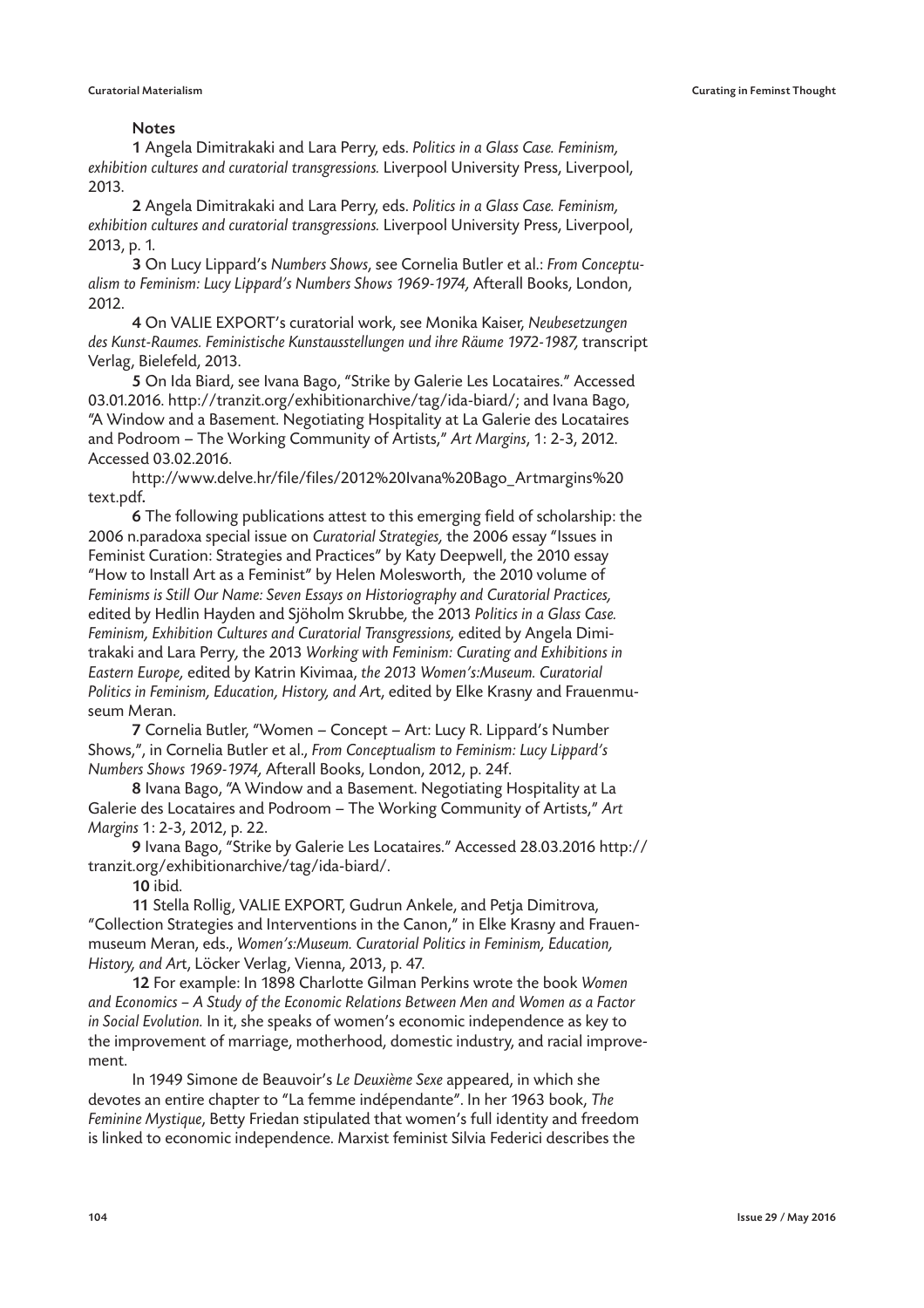#### Curatorial Materialism Curating in Feminst Thought

need to make oneself independent as follows: "The Second World War was important for the development of feminism in Italy because it marked a moment of rupture of the relation of women to the State and the family, because it made women understand that they needed to make themselves independent, that they could not put their survival in the hands of men and the patriarchal family". Accessed 02.03.2016. https://viewpointmag.com/2015/04/15/witchtales-aninterview-with-silvia-federici/.

13 Red Min(e)d, "Production in times of trouble," in Red Min(e)d (Jelena Petrović and Katja Kobolt, Danijela Dugandžić Živanović, Dunja Kukove ) in collaboration with Jelena Vesić, eds., No One Belongs Here More Than You. The Living Archive: Curating Feminist Knowledge. 54th October Salon, Cultural Center of Belgrade, Belgrade, 2014, p. 203.

14 Ibid.

15 My description is based upon a number of different websites containing information on Red Min(e)d's Living Archive, such as: http://www.vbkoe. org/2012/09/28/the-bring-in-take-out-living-archive-–-vbkoe-edition/?lang=en (last accessed in March 2016), http://minainstitute.wordpress.com (last accessed in March 2016) and https://bringintakeout.wordpress.com/category/news/page/3/ (last accessed in March 2016)

16 "Production in times of trouble," p. 204.

17 Red Min(e)d, "Where and what is a museum?", in Red Min(e)d (Jelena Petrović and Katja Kobolt, Danijela Dugandžić Živanović, Dunja Kukove ) in collaboration with Jelena Vesić, eds., No One Belongs Here More Than You. The Living Archive: Curating Feminist Knowledge. 54th October Salon, Cultural Center of Belgrade, Belgrade, 2014, p. 28.

18 Erić Zoran, ed. Differentiated Neighbourhoods of New Belgrade, MOCAB Museum of Contemporary Art Belgrade CVC Center for Visual Culture, Belgrade, 2009, p. 10.

19 Red Min(e)d, "No one belongs here more than you," in Red Min(e)d (Jelena Petrović and Katja Kobolt, Danijela Dugandžić Živanović, Dunja Kukove ) in collaboration with Jelena Vesić, eds., No One Belongs Here More Than You. The Living Archive: Curating Feminist Knowledge. 54th October Salon, Cultural Center of Belgrade, Belgrade, 2014, p. 15.

20 Red Min(e)d, "The Living Archive: Curating Feminist Knowledge," in Red Min(e)d (Jelena Petrović and Katja Kobolt, Danijela Dugandžić Živanović, Dunja Kukove ) in collaboration with Jelena Vesić, eds., No One Belongs Here More Than You. The Living Archive: Curating Feminist Knowledge. 54th October Salon, Cultural Center of Belgrade, Belgrade, 2014, p. 205.

21 http://queeringyerevan.blogspot.co.at, accessed 03-06-2016

22 QY collective, lusine talalyan, shushan avagyan, arpi adamyan, eds., Queered: What's to be done with XCentric Art?, QY Collective, Yerevan, 2011, p. 12.

23 Timothy D. Straight, Norwegian Honorary Consul in Armenia responds to a funding request as follows: "While the issue of sexual minorities is an important one for Armenia, there were so many applications on so many pressing issues that all of the could not be chosen, unfortunately." (Queered: What's to be done with XCentric Art?, p. 247.)

24 Ibid., p. 200. 25 Ibid., p. 201.

26 Ibid., p. 318.

27 Ibid., p. 321.